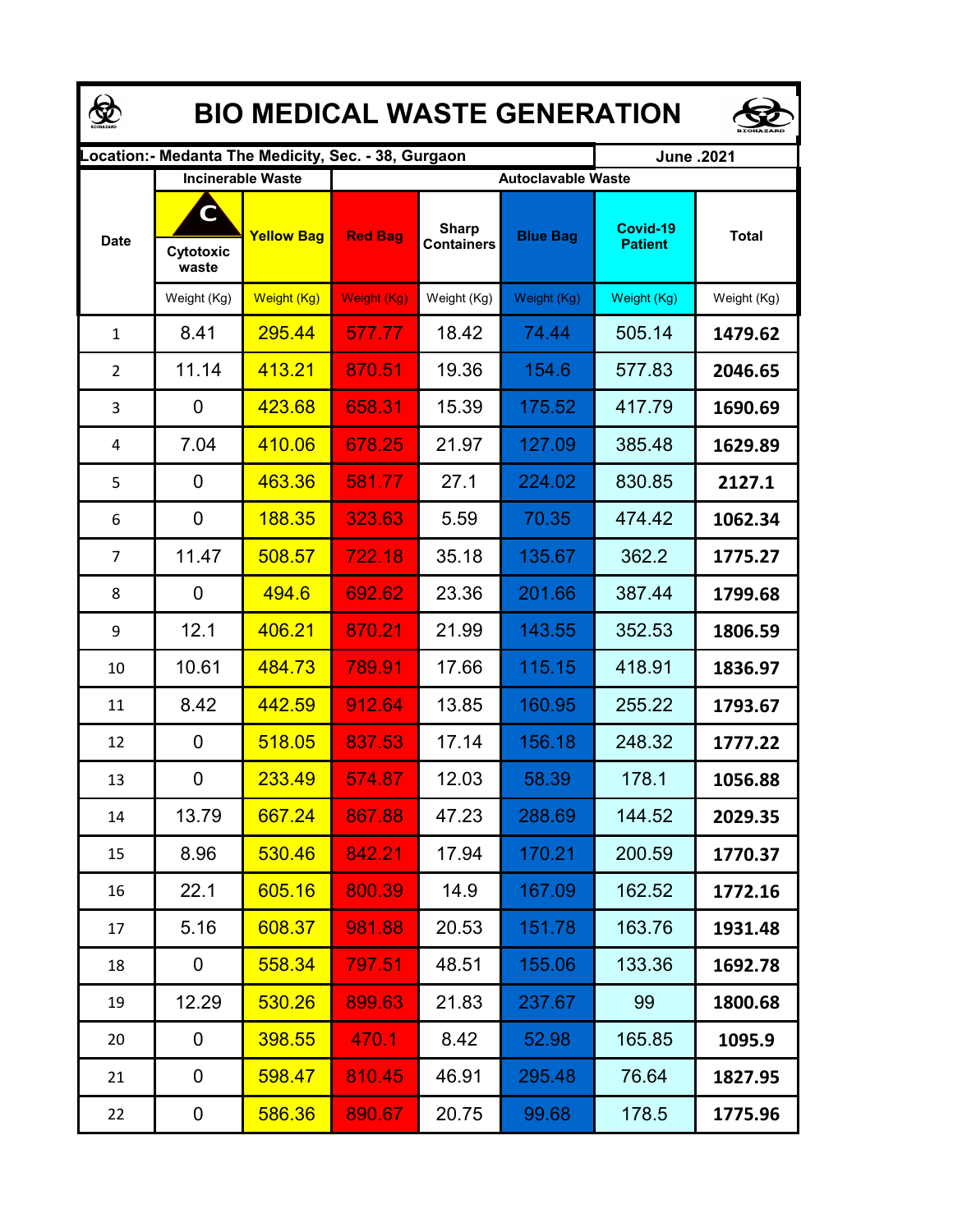| 23           | 10.07       | 498.59   | 1029.7   | 31.94  | 237.67  | 142.47  | 1950.44  |
|--------------|-------------|----------|----------|--------|---------|---------|----------|
| 24           | 7.63        | 402.64   | 1006.13  | 30.51  | 228.02  | 100.04  | 1774.97  |
| 25           | 31.77       | 493.24   | 1036.65  | 20.15  | 179.34  | 92.7    | 1853.85  |
| 26           | 8.19        | 626.5    | 1011.61  | 16.25  | 157.61  | 78.3    | 1898.46  |
| 27           | 0           | 246.6    | 586.48   | 15.32  | 83.89   | 22.4    | 954.69   |
| 28           | $\mathbf 0$ | 622.56   | 1189.17  | 52.35  | 218.29  | 111     | 2193.37  |
| 29           | 10.78       | 643.29   | 1006.41  | 28.28  | 171.71  | 40      | 1900.47  |
| 30           | $\mathbf 0$ | 926.11   | 1298.25  | 40.23  | 237.98  | 45.03   | 2547.6   |
| <b>TOTAL</b> | 199.93      | 14825.08 | 24615.32 | 731.09 | 4930.72 | 7350.91 | 52653.05 |